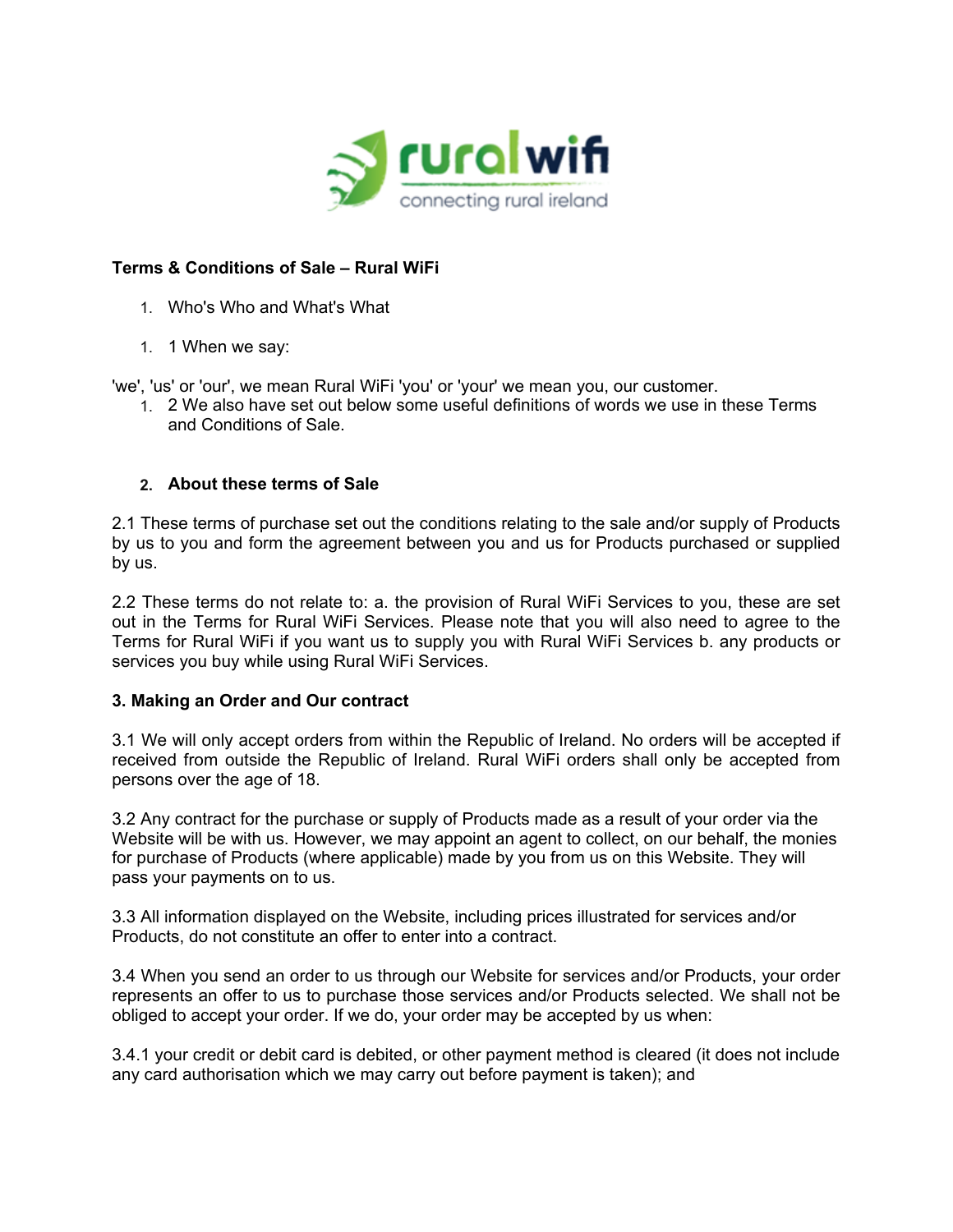3.4.2 an email is correctly sent by us to you confirming the order and stating that we have accepted the order to the e-mail address you supplied to us with the order (please note that it is your responsibility to verify that your e-mail mailbox is in proper working order and is able to receive incoming communications - if you have any issues with your E-mail mailbox, you should contact your internet service provider); until this time, we may decide to decline your order for any reason and we will not be required to fulfil your order. Any Products and/or services on your order which we have not confirmed as part of your order via e-mail to you, do not form part of our contract with you.

# **4. Prices, Payment and Availability**

4.1 All prices and charges on the Website are shown in Euros, include VAT and are subject to change. They do not include any delivery charges which may be payable in addition, these will be shown separately (where applicable).

4.2 Charges relating to the Rural WiFi Services are separate from any charges applicable to the purchase or supply of Products - the charges for Rural WiFi Services are indicated in your Price Plan.

4.3 All Products and/or services (including prices) displayed on this Website are subject to availability.

4.4 The price of any Products is the price in force at the time of your order.

4.5 Whilst we try to ensure that all details on this Website are correct and up to date, we cannot guarantee that they are. We try to update this Website as frequently as possible. You must ensure that, prior to placing an order, you have checked all relevant details about the Products and/or services you have selected as their relevant details may have been changed since you last visited this Website.

4.6 Payment will be taken from you when the confirmation is sent (as set out in paragraph 3.4 above) as part of our acceptance of an order. However, if the Product is temporarily out of stock, your payment will be debited when the Product is ready for delivery.

5. Delivery

5.1 Delivery will be made to the home address designated by you.

# **6. Rural WiFi Hardware Terms**

6.1 You will be responsible for a Router as soon as it is delivered to you. If you damage or lose the Router before you have paid for it in full, you will still be required to pay us for the full price of the Router. 6.2 If we decide to offer you the option to pay us the purchase price for the Router in instalments over time: -we retain title to the Router until you have paid us all instalments owing on the Router; and

if you fail to pay your instalments by the due dates, you will be breaking your agreement and we may require you to return the Router to us or we may take legal or other collection action against you for nonpayment. This could mean you have to pay our costs and expenses, including legal costs, with interest added daily. Warranty 6.3 The manufacturer of your Router has provided you with a warranty against defects in materials and workmanship for a period of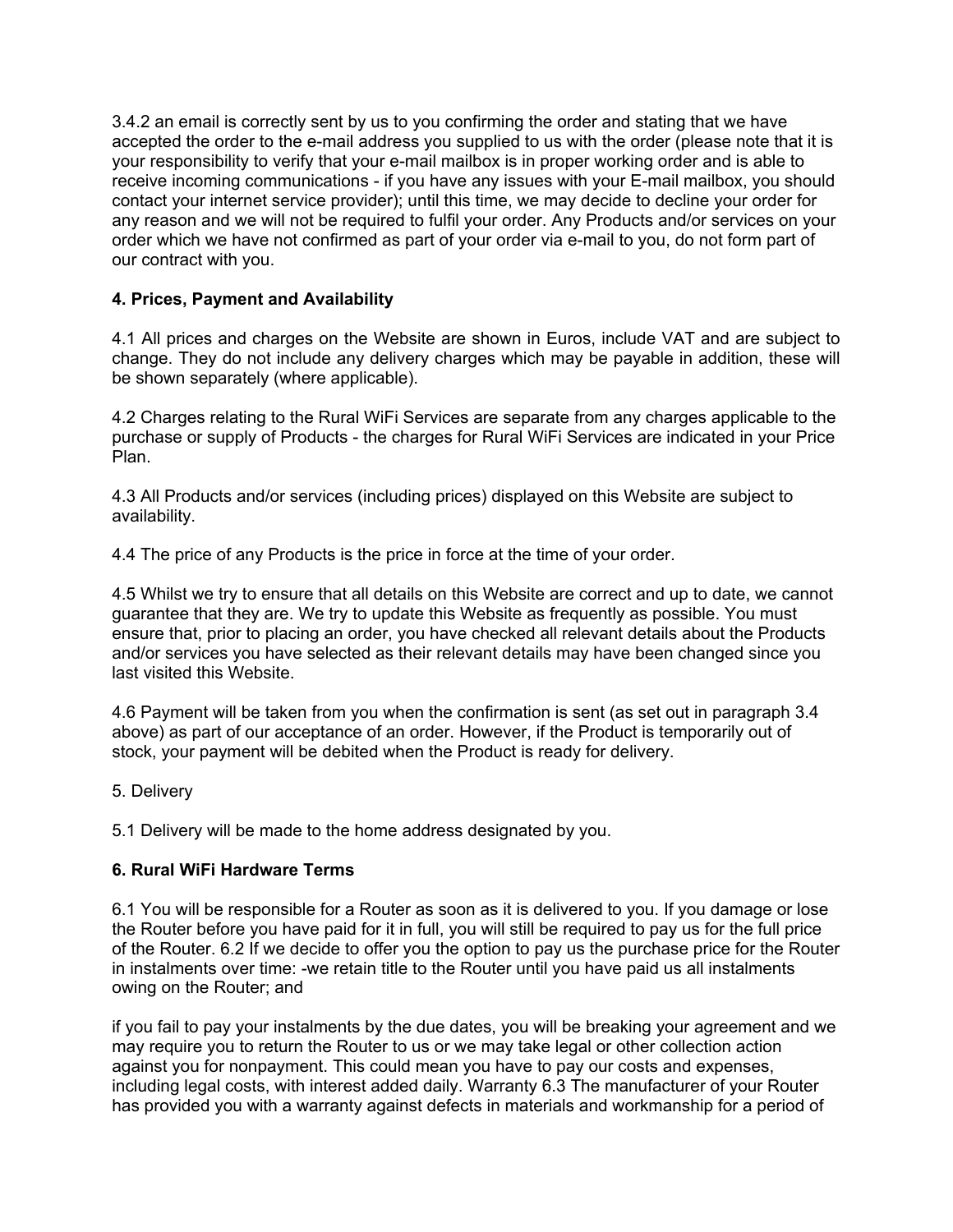twelve months from purchase. Further details of the manufacturer's warranty can be found in your Router Box. This warranty is in addition to your legal rights.

6.4 We only act as the manufacturer's agent for the purposes of processing any warranty claims. We are not the manufacturer of the Router and the manufacturer is the company referred to in the manufacturer's warranty documentation.

6.5 You must notify Rural WiFi's customer services if you wish to make a warranty claim.

# **14 day Cooling off period.**

6.6 If you are eligible to avail of the 14-day cooling off refund ("the policy"), you may only terminate the agreement by returning your device and original boxed accessories, along with your proof of purchase, within 14 days of receipt of your device ("the 14-day period"). Rural WiFi does not refund the original shipping cost when hardware is returned within the cooling off period.

6.7 In circumstances where you are deemed eligible to avail of this policy, you must return the device together with all accessories and any accompanying items within the 14-day period. Incomplete or late returns will not qualify for refunds and you will be obliged to fulfil your Agreement with us if returns are late, incomplete or both. The device, accessories, any accompanying items must be returned in as new or as sold condition.

6.8 You will be liable for the cost of returning the device and original boxed accessories. Rural WiFi strongly advise you to return the device and original boxed accessories via registered post and to obtain a Receipt for Payment as you will be liable to reimburse Rural WiFi for the cost of the device if Rural WiFi do not receive the device from you for any reason within the 14-day period. You are advised to keep the Receipt For Payment until your refund has been processed.

6.9 You will be liable for the cost of data usage made during your cooling off period prior to successful termination of the contract under the 14-Day Cooling off period. Refund may take up to 30 days to ensure data usage costs are correct.

6.10 Contact info@ruralwifi.ie and Rural WiFi will advise you of how to obtain a refund. If you're eligible to return your device under the policy and have used any Rural WiFi Services during the 14 days, we'll, of course, have to charge you for them. Rural WiFi customers might receive up to two bills after closing your account, depending on what your billing date is.

6.11 If your device has been damaged since you received it, this guarantee won't cover you. To get your full refund under the policy, you must return your Router along with the original boxed accessories, documentation and proof of purchase. Your refund for your device will be in the same form as your original payment.

6.12 Rural WiFi's cooling off does not affect your statutory rights including your rights as a consumer under the European Communities (Protection of Consumers in Respect of Contracts made by means of Distance Communications) Regulations 2013. Unpaid Direct Debits & Service re-connections

6.13 All Direct Debits due and returned as unpaid by your bank are liable for €3.30 fee chargeable with the next payment due.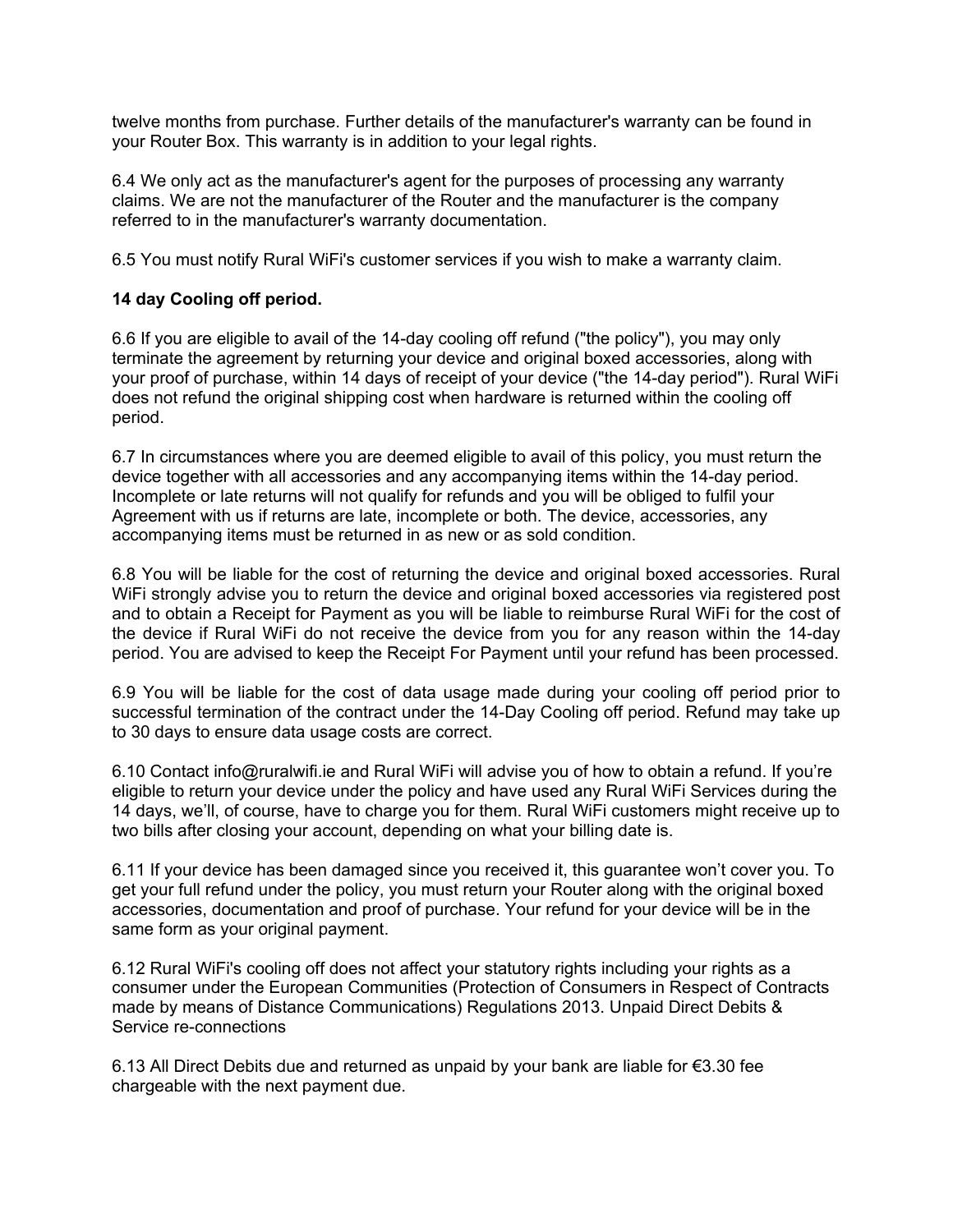6.14 If the Direct Debit is in arrears for 2 months or more the Rural WiFi services will be automatically disconnected A reconnection fee of  $€40.00$  will apply plus the outstanding amount due on the account including unpaid bank fees.

7. Limits on our liability

7.1 All of our obligations to you relating to the purchase or supply of Products and/or services via the Website are set out in your agreement. If you wish to make any variations to this agreement or rely on any other term, you must obtain our agreement to the variation or term in writing.

### 7.2 Except as set out in paragraph

7.3 below:- a. all other terms, conditions and warranties relating to the products and/or services purchased or supplied by us are excluded; b. our entire liability to you for something we do or don't do will be limited to €3,000 for one claim or a series of related claims; and c. we are not liable for any loss of income, business or profits, or for any loss or corruption of data in connection with the use of the Products and/or services. We are not liable for any loss or damage that was not reasonably foreseeable when you entered into the agreement. 7.3 Nothing in this agreement removes or limits our liability for fraud, or personal injury caused by our negligence or for any liability which can't be limited or excluded by applicable law. Your statutory rights are not affected.

8. Alteration of service or amendments to terms and conditions

We reserve the right to make changes to our website and these terms and conditions of sale/supply at any time and the most up to date terms and conditions of sale will always be displayed on the Website. You will be subject to the terms and conditions of sale/supply in force at the time that you use the Website or that you order Products from us and therefore you should check these prior to placing an order as they may have changed since you last visited the Website. If any of these conditions is deemed invalid, void or for any reason non enforceable, that condition will be deemed severable and will not affect the validity and enforceability of any remaining conditions.

9. Events beyond our reasonable control

We will not be held responsible for any delay or failure to comply with our obligations under these conditions if the delay or failure arises from any cause which is beyond our reasonable control. This condition does not affect your statutory rights.

### 10. Waiver

If you breach these conditions and we take no action, we will still be entitled to use our rights and remedies in any other situation where you breach these conditions.

### 11. Governing law and jurisdiction

These conditions are governed by and construed in accordance with the laws of Republic of Ireland. You agree, as we do, to submit to the exclusive jurisdiction of the Irish courts.

### 12. Cancellation

If you decide to cancel your contract with us before the end of the minimum term you will incur a cancellation fee of €200.

The cancellation associated with the end of the term does not incur additional fees, but you need to inform us about the cancellation. 30-day notice period applies.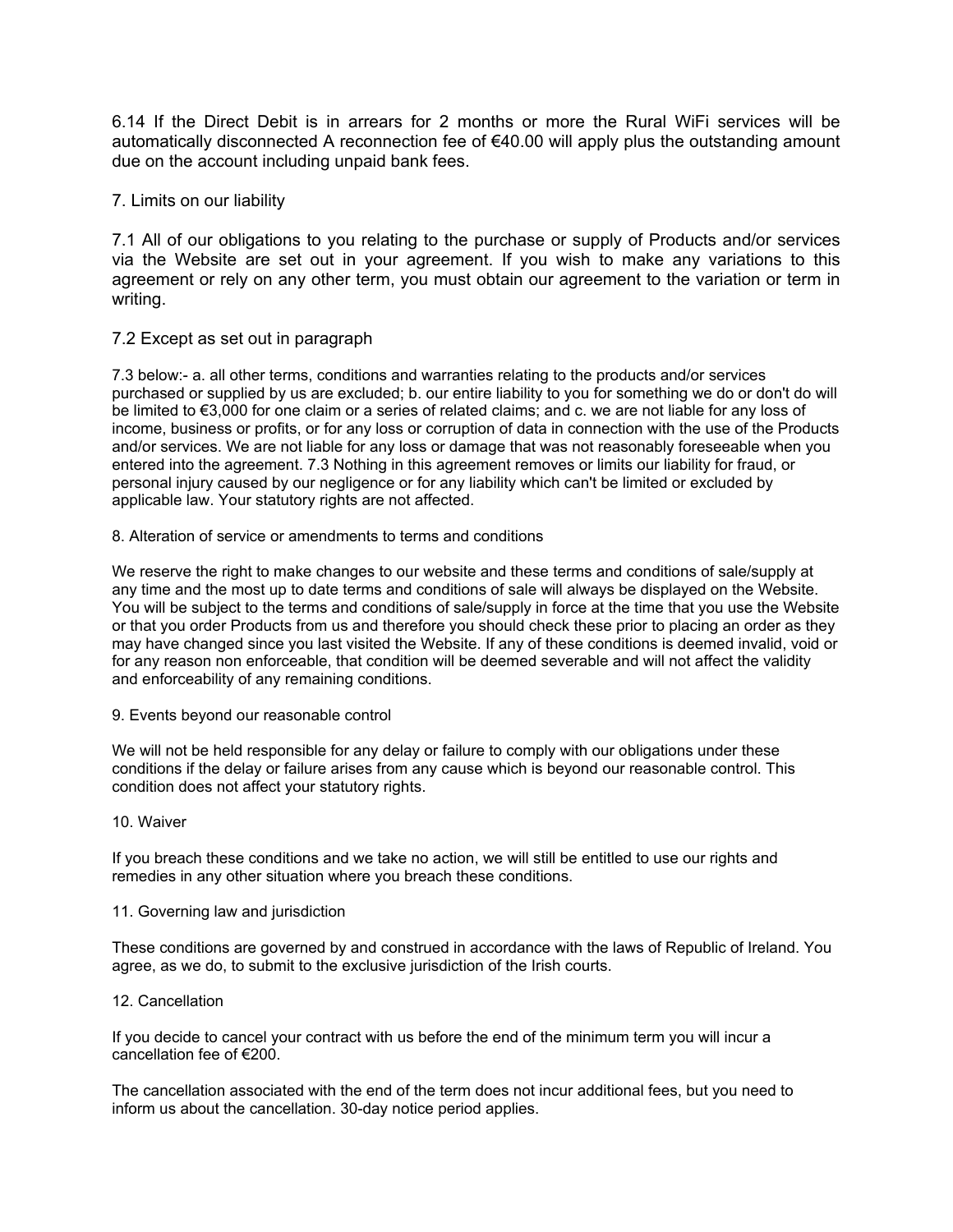Rolling contract notice period: cut off point is 20th day of a month.

#### 13. Warranty

The manufacturer of your Device has given you a warranty against defects in materials and workmanship for a period of at least 12 months from the time you bought it. If you need any more information, call Rural WiFi Customer Services on 01 211 86 53.

#### 14. Contract length

Contract length: Rural WiFi offers 12, 18 months or 24 months contracts as well as 30 day rolling contract.

#### Useful Definitions

Rural WiFi Customer Services: our service team who are available to help you with your queries. They can be contacted by calling 01 211 86 53 or by email to support@ruralwifi.ie

Rural WiFi Services: the services offered by us (as further explained in the Terms for Rural WiFi Services).

Accessory/Accessories: any antennas, extenders, repeaters, wires, access points, ethernet cables, or any other item that may facilitate the use of your Router.

Boxed Accessories: all Accessories that you receive as part of the original packaging of your Router. Cancellation Fee: a fee charged if we end the agreement to provide you with Rural WiFi Services under the Terms for Rural WiFi Services due to your conduct or if you end your agreement within its minimum term. This fee may cover (without limitation) our administrative costs, costs incurred by us in Connecting and Disconnecting the Rural WiFi Services and our payments to operators, network providers, stores or agents.

Connection: the procedure by which Rural WiFi gives you access to Rural WiFi Services.

'Connected', 'Connecting' and 're-Connection' have corresponding meanings.

Disconnection: the procedure by which Rural WiFi stops your access to Rural WiFi Services. 'Disconnected' and 'Disconnecting' have corresponding meanings.

Router: the device that is authorised by us for Connection to the Rural WiFi network and is used to access Rural WiFi Services, excluding all accessories.

Router Box: the package delivered to you containing the Router, SIM, Terms for Rural WiFi Services, and anything else required to be delivered to you.

Pay Monthly: means the provision by us of access to a use of Rural WiFi Services which are paid for upon receipt of periodic bills sent by us.

Price Guide: the document that sets out the Price Plans, our current Charges and related details for the provision of Rural WiFi Services, including any Minimum Term and payment commitments.

Price Plan:our current price plans set out in the Price Guide for the provision of Rural WiFi Services, as well as any other price plans we may introduce in the future. There may be more than one price plan offered to you and you will be required to select one before you are Connected to Rural WiFi Services. The price plans may be amended or withdrawn from time to time and can be requested from Rural WiFi Customer Services.